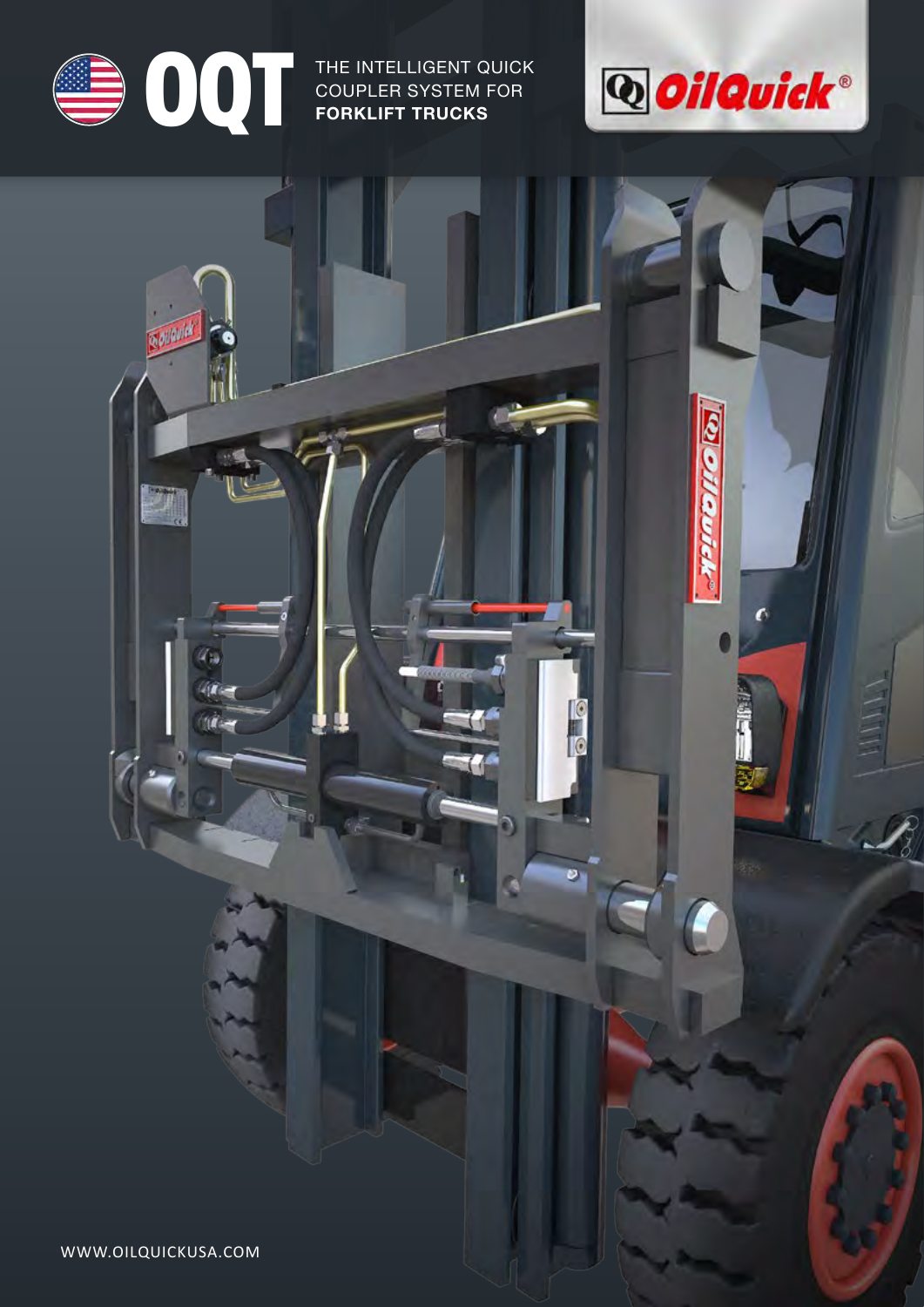### **Change hydraulic attachments in seconds**

OilQuick is an automatic quick coupler system for forklift trucks, which allows hydraulic work tools to be connected and disconnected from the drivers cab.

The operator can change between various work tools within a few seconds, such as pallet forks with hydraulic tine adjustment, bale clamps, rotating bale clamps etc. You will therefore always have the right attachment for the job.

OilQuick launched the world's first quick coupler system on the market in 1993, which is still regarded as the most advanced today. The system can be supplied in various models for machines from 1 to 9 tons. The OilQuick system will not only make your forklift truck but also your company more flexible, competitive and cost effective.



### **Basic data**

| <b>Type</b>                    | <b>OQT 300i</b> | <b>OQT 850i-55</b> | <b>OQT 850i-90</b> |
|--------------------------------|-----------------|--------------------|--------------------|
| <b>ISO</b>                     | $2A-3A$         | $3A-4A$            | $3A-4A$            |
| Coupler weight (kg)            | 100-110         | 110-130            | 130-150            |
| Max. number of quick couplings | 6               | 6                  | 6                  |
| $1/2$ " (70 l/min)             | 6               | 6                  | 6                  |
| Electrical coupling (optional) | Yes             | Yes                | Yes                |
| Weight of machine              | $1-3$ t         | $3-5,5t$           | $5,5-9t$           |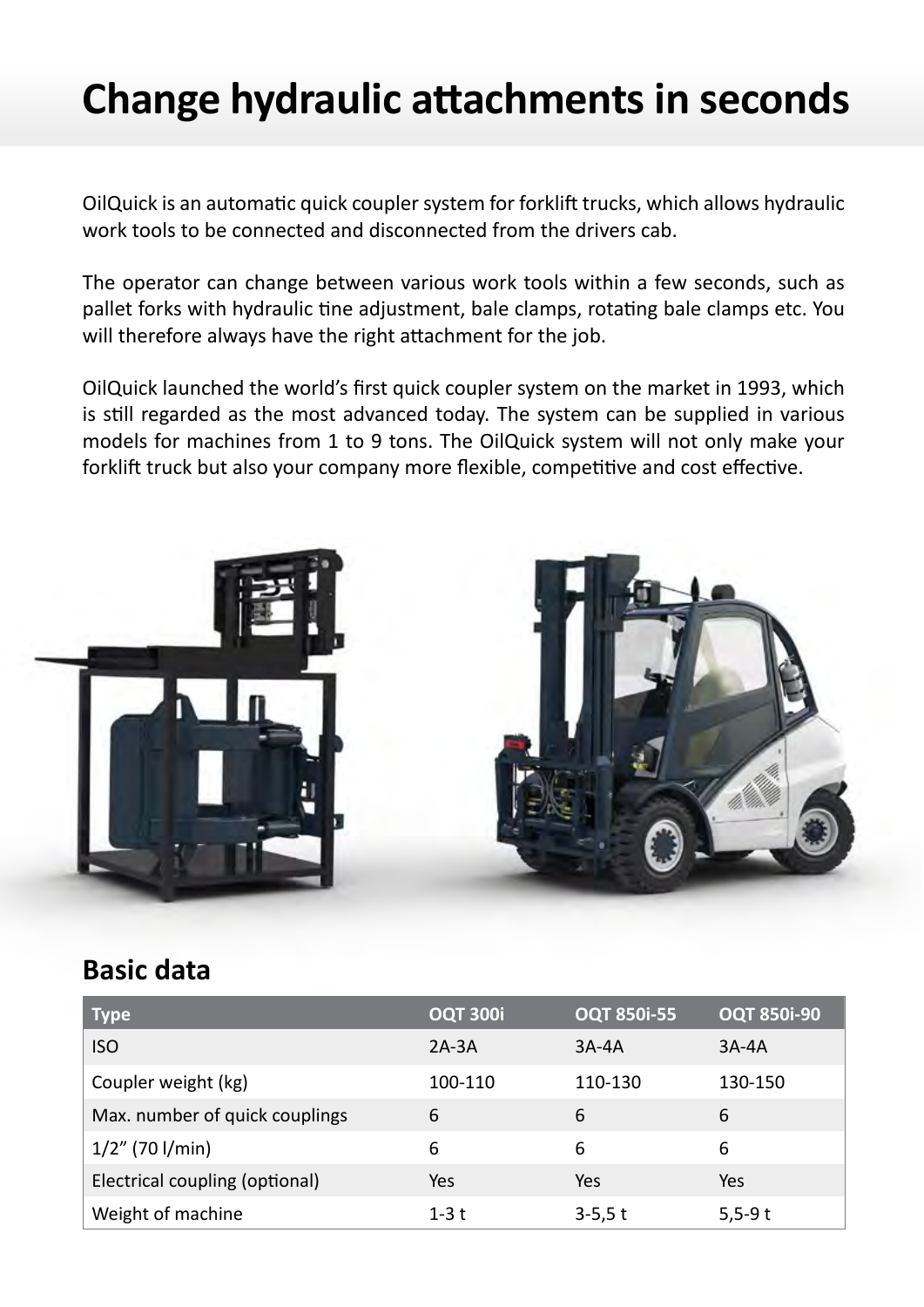# **Coupler function**

With OilQuick you can change hydraulic attachments directly from the drivers cab in just 10 seconds.



### **Coupler unit**



OQT 300i OQT 850

**Attachment adapter**